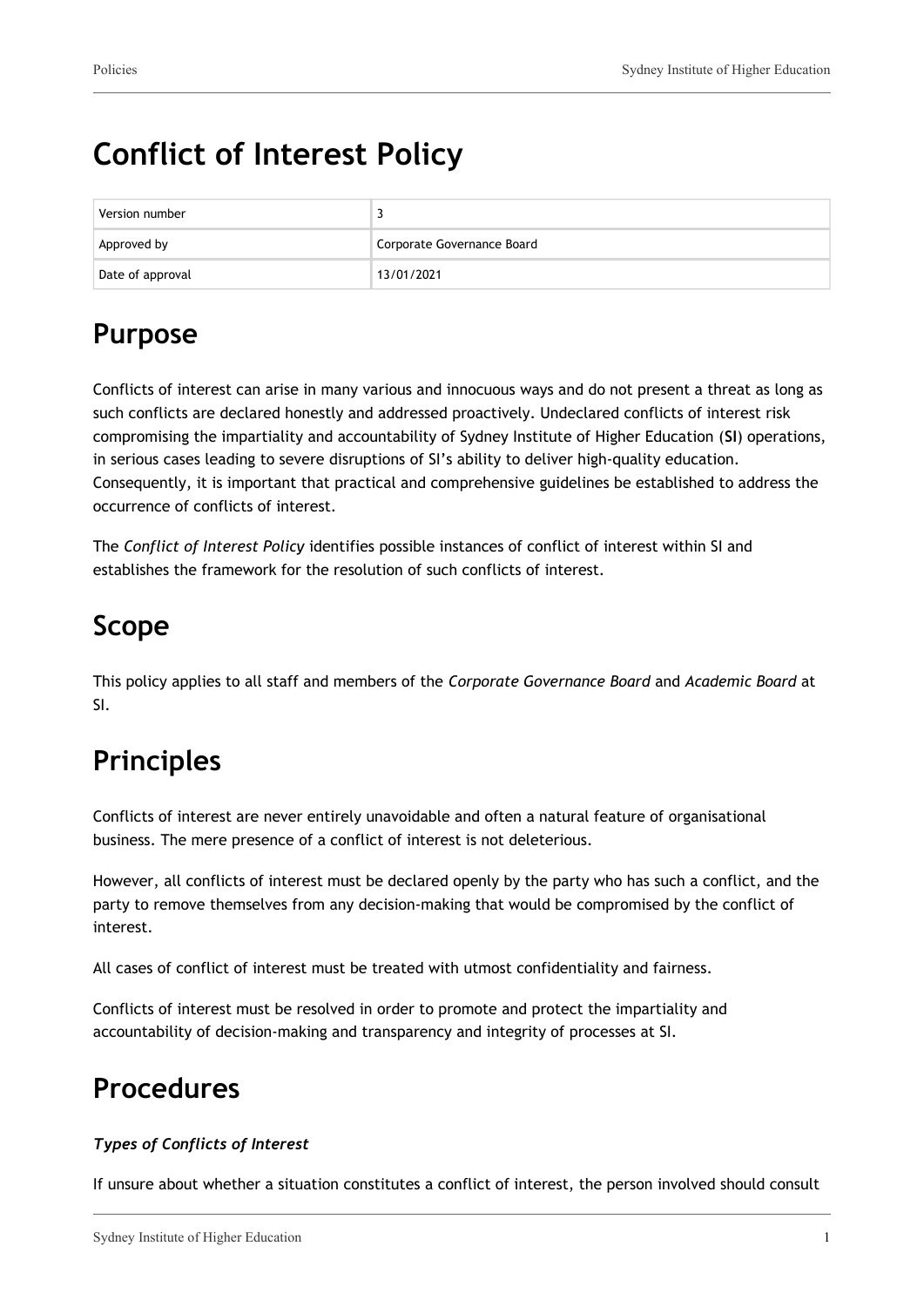with a senior staff member at SI. This is usually their immediate supervisor or the chair of the group the staff member contributes to.

In general, a conflict of interest is when a staff member is in a position to advance the objectives of multiple parties that are incompatible with each other. Conflicts of interest at SI may involve the following:

- A staff member handling the admission, programme assessment, or granting or financial support to a student with whom they have a personal or private relationship.
- A staff member handling the hiring, promotion, or performance review of another staff member with whom they have a personal or private relationship.
- Showing favouritism among students or colleagues.
- A staff member holding religious or political beliefs that affect the manner in which they carry out their duties.
- A staff member taking on external work or being in involved in external partnerships that affect their duties.
- A staff member holding a role with one of SI's competitors that compromises SI's ability to achieve its objectives.
- A staff member handling or providing advice on financial transactions that could benefit them personally.

#### *Reporting Conflicts of Interest*

Staff are expected to disclose all conflicts of interest, both potential and actual, to their respective manager as soon as possible.

Students and staff should report conflicts of interest to the Provost. Board or committee members should report conflicts of interest in the manner outlined in their respective Terms of Reference otr otherwise to their Board or Committee Chair or Company Secretary.

#### *Managing conflicts of interest*

Where a conflict of interest is present among a decision-making body (such as a Board or committee) that conflict of interest should be recognised at the commencement of the meeting and recorded in that meeting's minutes.

On receiving and recording a report of a conflict of interest, SI will take steps to reduce the risk of the conflict of interest affecting SI's operations. These steps may include:

- Inviting the staff member to remove themselves from relevant decision-making processes.
- Involving an impartial party to replace the staff member in affected duties.
- Provide the staff member with support to ensure the conflict of interest does not unduly affect their duties.

#### *Breach of policy*

Where it becomes apparent that a conflict of interest has not been disclosed as per the *Conflict of Interest Policy*, especially in the event that this leads to a disruption to SI's operations, SI may: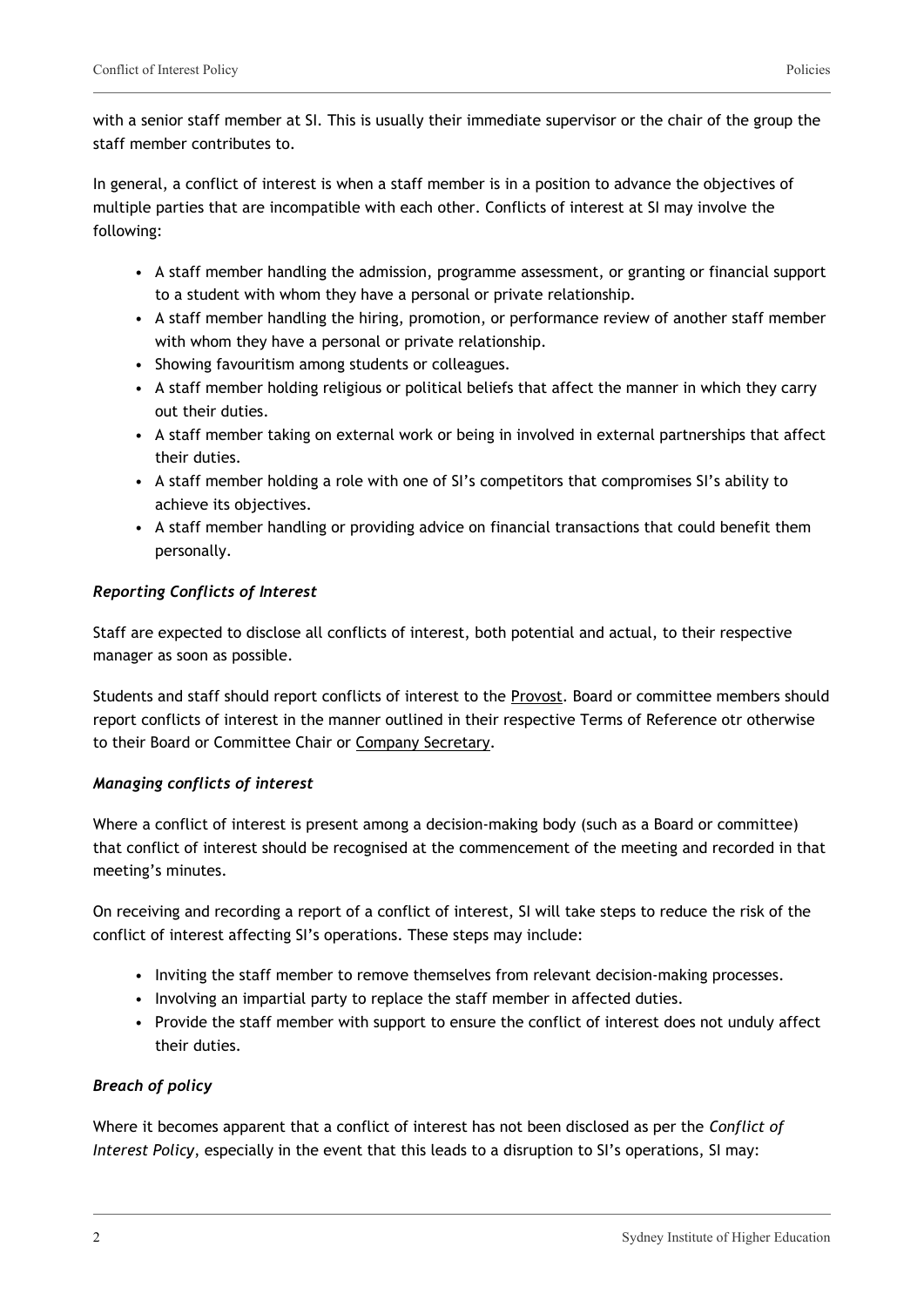- Require the person involved to undergo additional training to prevent further offences
- Issue an official written warning without a probation period.
- Issue an official warning with a probation period, during which time any further offence will result in suspension or termination of employment.
- Issue an official warning and suspension of employment.
- Terminate the employment contract of the person involved.

The extent of disciplinary action will be determined on a case-by-case basis by the appropriate Board or Committee based on the level of malicious intent and the effect on SI's operations.

### **Policy Implementation and Monitoring**

The *Corporate Governance Board* delegates responsibility for the day-to-day implementation of this policy to the Executive Management Team, the President, Provost, and all Committees, as outlined in 'Procedures' above.

The *Corporate Governance Board*, in accordance with the *Compliance Calendar*, will review all periodic reports and seek advice from relevant committees and staff members.

Additionally, the *Corporate Governance Board* will review all relevant student complaints, concerns raised by staff members, and instances of student or staff misconduct on an ongoing basis.

The *Corporate Governance Board* must ensure that findings from monitoring activities are taken into account in planning, quality assurance and improvement processes.

## **Definitions**

**Conflict of interest:** A situation in which an individual stand to gain personal benefits if they exercise their authority in a position or body to obtain a particular result.

**Corporate Governance Board:** The SI governing body responsible for the oversight of all SI operations, including the direction-setting, quality assurance, monitoring, and improvement of academic and nonacademic operations. It delegates responsibility for academic matters to the *Academic Board*.

### **Review Schedule**

This policy will be reviewed by the *Corporate Governance Board* every three years.

| Version History |                            |                |                                |                   |
|-----------------|----------------------------|----------------|--------------------------------|-------------------|
| Version number: | Approved by:               | Approval date: | Revision notes:                | Next review date: |
|                 | Corporate Governance Board | 4/09/2017      |                                |                   |
|                 | Corporate Governance Board | 16/10/2017     |                                | 16/10/2020        |
|                 | Corporate Governance Board | 13/01/2021     | No change.<br>Periodic Review. | 13/01/2024        |